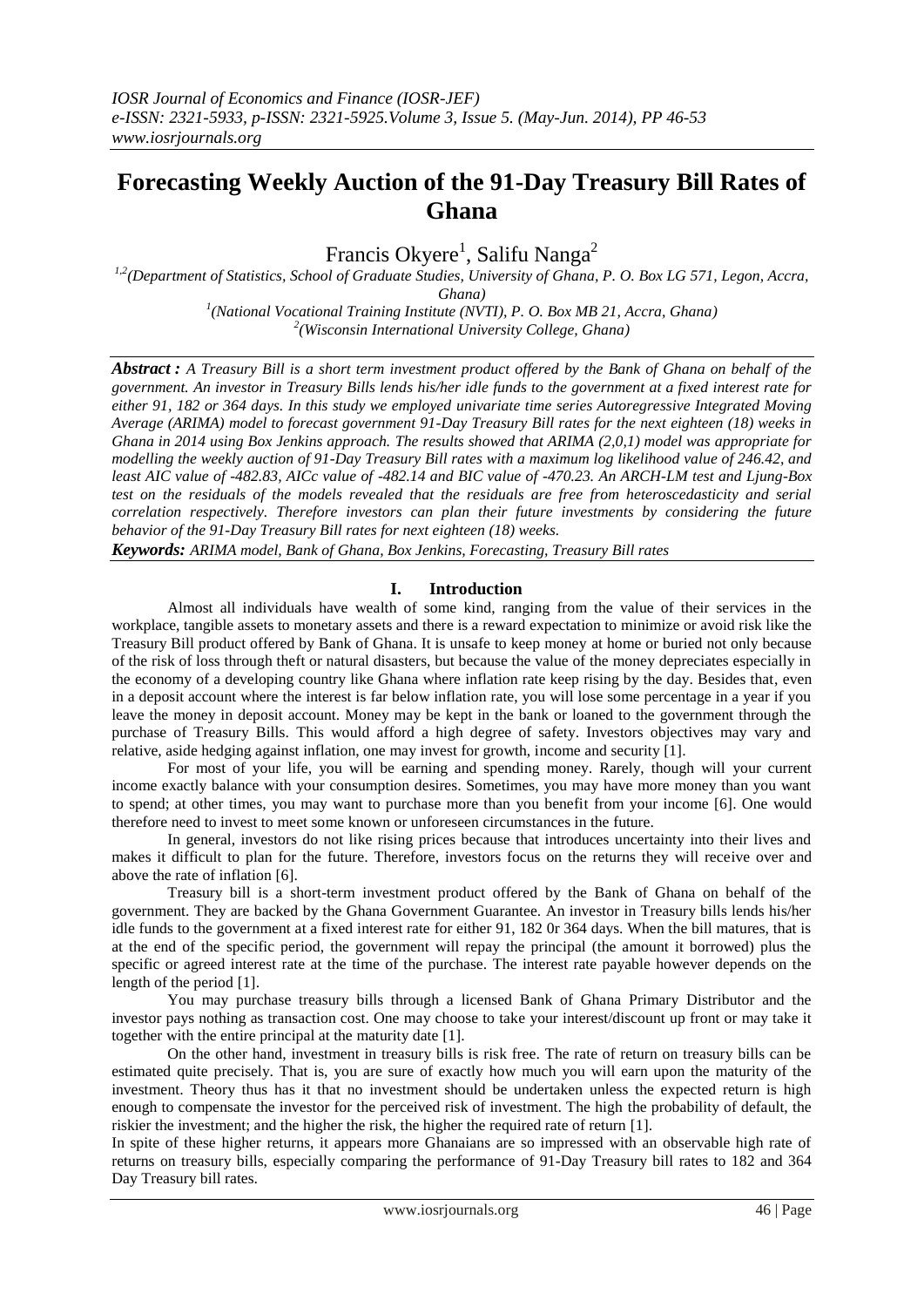Finance theory on the other hand, has it that the rate of return an investor earns is dependent on the level of risk involved in that investment. Risk refers to the chance that some inauspicious event will occur [4]. Jacoby et al provided theoretical arguments to show how treasury bills impacts stock market prices [7]. Jones showed that stock prices predicted expected returns in the time-series [2]. As more data has become available, recent work has shifted focus on studying time-series properties of risk in equity markets as well as in Treasury bills. Huang et al related risk to return volatility [18], while Brandt studied the relationship between liquidity, order flow and the yield curve [14].

Literature seems to suggest that stocks provide higher returns than other investments. Common stock has provided the highest rate of return to investors in the United States [6]. A study by R. G. Ibbotson & Associates found that, over the period 1926-96, large company common stock provided an arithmetic average annual return of 12.7 percent in USA. This compares with an average annual return of 6 percent for long-term corporate bonds, and 3.8 percent for U.S. Treasury bills [17]. Aboagye in studying the performance of stocks in Ghana, found out that investors in stock exchange traded shares earned on average 54% per annum, whereas Treasury bill investors earned 36.3% [16].

Empirical researches have been carried out in the area of forecasting using Autoregressive Integrated Moving Average (ARIMA) models popularised by Box and Jenkins (1976). Paul et al used ARIMA model for forecasting average daily share price index of pharmaceutical companies in Bangladesh. In their study, they found the best fitted ARIMA model after considering the different type of factors such as Akaike Information, corrected Akaike information, Schwartz information, mean absolute percent error, root mean square error and absolute mean error. Their empirical results indicated that the ARIMA (2,1,2) model is the best for forecasting the average daily share price indices [10].

Seneviratna and Shuhua, also used univariate time series Autoregressive Integrated Moving Average (ARIMA) model was used to forecast government twelve month Treasury bill rates in Sri Lanka over the period June, 2008 to June, 2013. Box Jenkins methodology was mainly used to build four models and different diagnostic tests and criteria were applied to select the appropriate model. The accuracy of the forecasted values was compared with Mean Squared Error (MSE) and Mean Absolute Error (MAE) and their results revealed that the best ARIMA model for the twelve month treasury bill rates is ARIMA  $(1,1,2)$  [3].

Chujai et al conducted a research to find a model for forecasting the electricity consumption in a household. As a main objective of their study, the most suitable forecasting method was fitted. The analysis results suggested that, two forecasting methods called autoregressive integrated moving average and autoregressive moving average (ARMA) are most suitable for forecasting future results. For this purpose they applied Box Jenkins method and identified the best suitable model is ARIMA for monthly and quarterly as forecasting periods. On the other hand, they showed that the ARMA model is suitable for forecasting based on daily and weekly periods [15].

Inflation rate in Nigeria was forecasted by Olajide et al based on the Box Jenkins approach. Yearly data from 1961 to 2010 was used. According to the empirical results, they suggested that the ARIMA (1,1,1) model is the most adequate for the inflation rate. Based on the suggested model, they predicted the inflation rate at 16.27% in the year 2010 [11].

Okyere and Mensah forecasted inflation rates of Ghana for 2014 base on the Box Jenkins approach. Monthly data from January 2009 to December 2013 was used. According to the results, they suggested that ARIMA (1, 2, 1) model was appropriate for modelling the inflation rates with a maximum log likelihood value of -64.21, and least AIC value of 13.43, AICc value of 134.87 and BIC value of 140. 61. An ARCH-LM test and Ljung-Box test on theresiduals of the models revealed that the residuals are free from heteroscedasticity and serial correlation respectively. Ghana is likely to experience a persistence increase in inflation rate with double digit hence the government should reconsider his monetary policies [5].

Al-Sahib studied the predictability of the Amman Stock Exchange(ASE) based on ARIMA model over a period of seven days. Different diagnostic tests used to perform the best fitted model and showed that the selected model is suitable for forecasting on ASE [13]. Another research based on ARIMA model has done by Nochai et al. They investigated to find a model to forecast three types of oil palm price in Thailand such as Farm price, Wholesale price and Pure oil price. Non-seasonal Box Jenkins methodology is used and three models are found based on the minimum of mean absolute percentage error (MAPE). Finally they developed model for three types of palm oil price and found that models ARIMA (2,1,0) for the farm price, ARIMA (1,0,1) for the wholesale price, and ARIMA (3,0,0) for the pure oil price [19].

Again, Appiah and Adetunde used the Box and Jenkins (1976) approach to model and forecast the exchange rate between the Ghana cedi and the US dollar. In their study, they found that ARIMA (1, 1, 1) model was appropriate for forecasting, the exchange rate [21].

Logubayom et al presented a study to build a univariate time series models to model the monthly Treasury bill rate of two short term Treasury bills (91 day and 182 day) from the year 1998 to 2012 from the Bank of Ghana using ARIMA models. From the results, it was realized that ARIMA (3, 1, 1) model was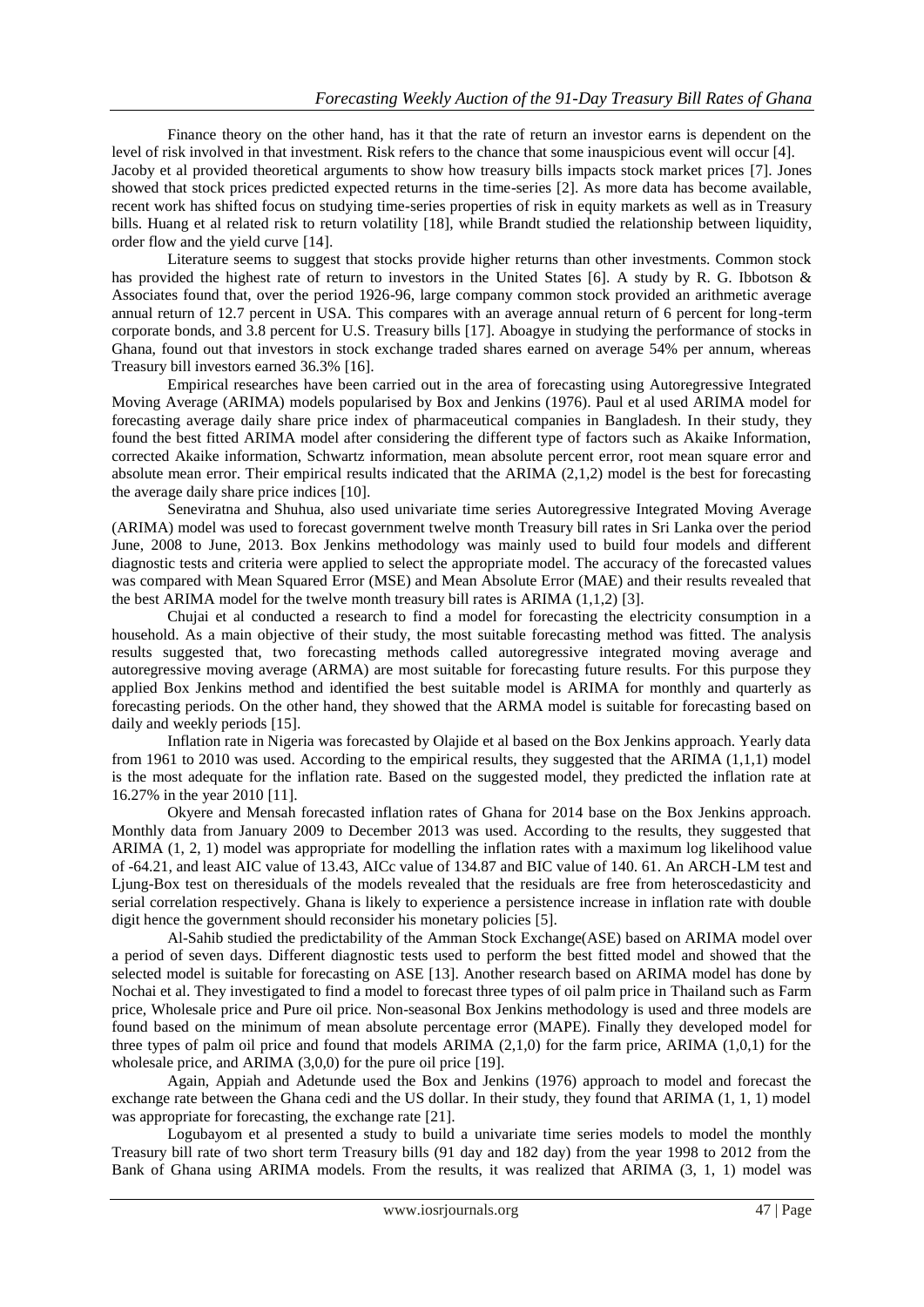appropriate for modelling the 91-day Treasury bill rate, ARIMA (1, 1, 0) was the best model for the 182-day Treasury bill rates [8].

Finally, according to literature, another study was carried out by Nasiru and Sarpong employed an empirical approach in modelling and forecasting Inflation in Ghana using the Box-Jenkins approach. The result showed that ARIMA (3, 1, 3) (2, 1, 1)[12] model was appropriate for modelling the inflation rates [20].

The main emphasis of investment is the future and gain. This means that if an investor is able to see a week or two (2) weeks ahead, concerning the 91-Day Treasury Bill, he/she will maximize his/her returns and also an investor whose maturity date is due will know when to roll-over.

In this study, our main objective was to model and forecast 91-Day Treasury bill rates for the next eighteen (18) weeks of Ghana outside the sample period. The post-sample forecasting is very important for investors of 91-Day Treasury bills for investment planning in future. That is for them to foresee ahead of time and to know when to purchase the Treasury bill especially 91-Day Treasury Bills and when to roll-over after the maturity date.

## **II. Materials And Methods**

This study was carried out in Ghana in April, 2014, using weekly data on 91-Day Treasury bill rates from June 2011 to March 2014. The data was obtained from the website of the central Bank of Ghana. The data was modeled using Autoregressive Integrated Moving Average (ARIMA) stochastic model. An autoregressive integrated moving average (ARIMA) [model](http://en.wikipedia.org/wiki/Mathematical_model) is a generalization of an [autoregressive moving average](http://en.wikipedia.org/wiki/Autoregressive_moving_average) (ARMA) model. These models are fitted to [time series](http://en.wikipedia.org/wiki/Time_series) data either to better understand the data or to predict future points in the series.

## **2.1 Autoregressive Integrated Moving Average (ARIMA) Model**

A time series *Y<sup>t</sup>* is said to follow Autoregressive Integrated Moving Average (ARIMA) model if the *d*th differences  $\nabla^d Y_t$  follow a stationary ARMA model. There are three important values which characterize an ARIMA process [9]:

- *p*, the order of the autoregressive component
- $\bullet$  *d*, the number of differences needed to arrive at a stationary ARMA( $p$ ,  $q$ ) process
- *q*, the order of the moving average component

The general form of the ARIMA  $(p,d,q)$  is represented by a backward shift operator as

$$
\mathcal{O}(B)(1-B)^d Y_t = \mathcal{O}(B)e_t, \qquad (1)
$$

where the AR and MA characteristic operators are

$$
\emptyset(B) = (1 - \emptyset_1 B - \emptyset_1 B^2 - \dots - \emptyset_p B^d) \tag{2}
$$

$$
\theta(B) = (1 - \theta_1 B - \theta_2 B^2 - \dots - \theta_q B^q) \tag{3}
$$

and

$$
(1 - B)^d Y_t = \nabla^d Y_t \tag{4}
$$

where

 $\emptyset$  is the parameter estimate of the Autogressive component

 $\theta$  is the parameter estimate of the Moving Average component

 $\nabla$  is the difference

*B* is the Backward shift operator

 $e_t$  is a purely a random process with mean zero and var $(e_t) = \sigma_{e}^2$ 

Estimating an ARIMA model was first approached by Box and Jenkins (1976) and according to their methodology, it follows three steps as Identification, Estimation, and Diagnostic Checking. The three steps can be summarized in the following below [9].

## **2.2 Model Identification**

Identification step involves the use of the techniques to determine the values of *p*, *q* and *d*. The values are determined by using Autocorrelation Function (ACF) and Partial Autocorrelation Function (PACF). For any ARIMA  $(p, d, q)$  process, the theoretical PACF has non-zero partial autocorrelations at lags 1, 2, ..., *p* and has zero partial autocorrelations at all lags, while the theoretical ACF has non zero autocorrelation at lags 1, 2, …, *q*  and zero autocorrelations at all lags. The non-zero lags of the sample PACF and ACF are tentatively accepted as the p and q parameters. Bad choices of  $p$ ,  $d$ , and  $q$  lead to bad models, which, in turn, lead to bad predictions (forecasts) of future values [9].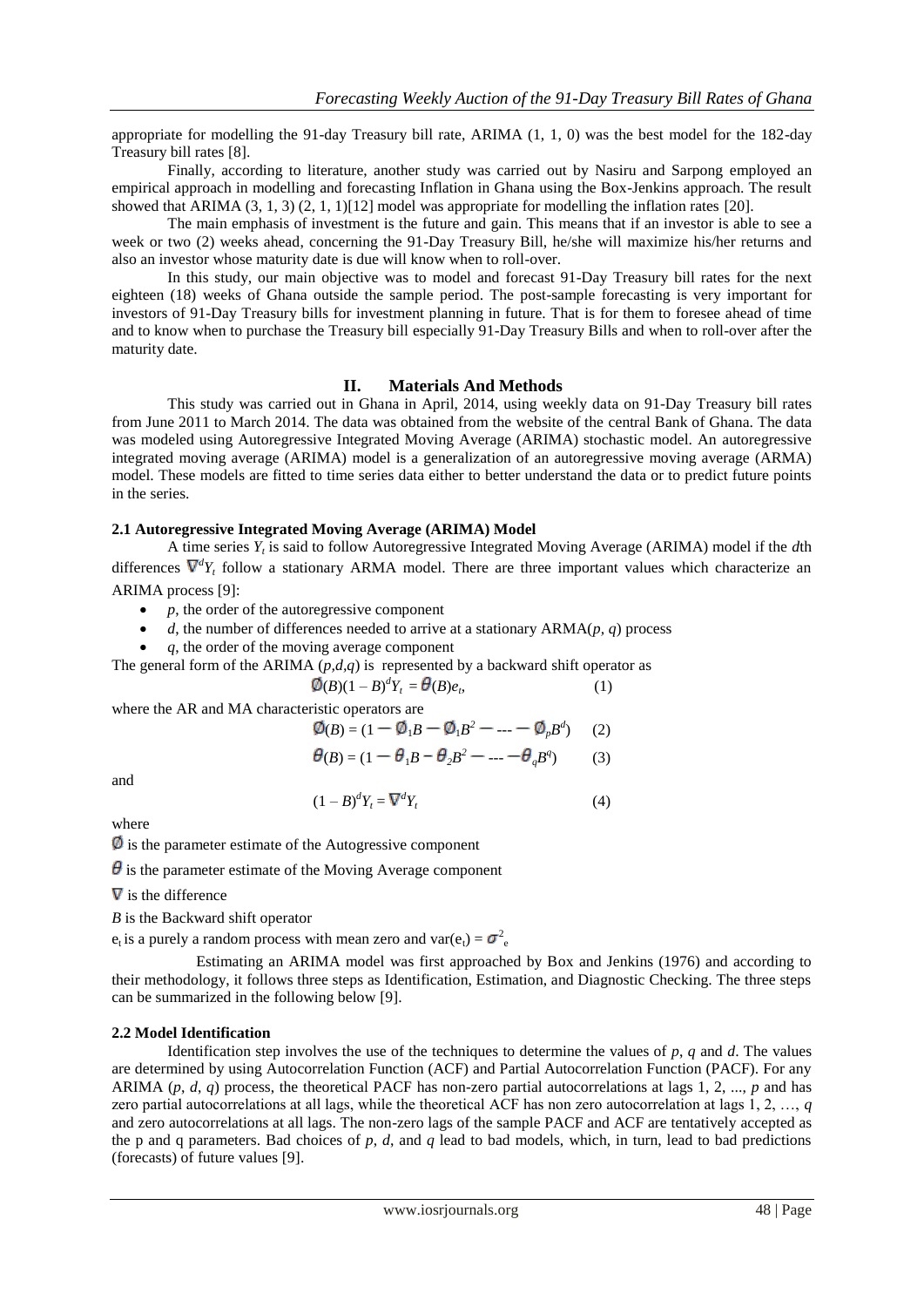## **2.3 Unit Root Tests**

Determining whether the time series is stationary or not is a very important concept before making any inferences in time series analysis. Therefore Augmented Dickey Fuller (ADF) and Kwiatkowski-Phillips-Schmidt-Shin tests have been used to check the stationarity of the data series. The test is based on the assumption that a time series data  $y_t$  follows a random walk [12]:

$$
Y_t = \rho y_{t-1} + e_t \tag{5}
$$

where  $\rho$  is the characteristic root of an AR polynomial and  $e_t$  is purely a random process with mean zero and variance  $\sigma^2$  [9].

#### **2.3.1 Augmented Dickey Fuller (ADF) Test**

Dickey and Fuller (1979) ADF is a test to see if the test can reject non-stationarity. The ADF unit root test therefore tests [12],

 $H_0$ :  $\rho = 1$  (non-stationary)

versus

 $H_1: \rho \leq 1$  (stationary)

# **2.3.2 Kwiatkowski Phillips Schmidt Shin (KPSS) Test**

Kwiatkowski et al (1992) KPSS is a test where the null hypothesis is the other way around. It is tests to see if the test can reject stationarity. This is the reverse of ADF test [12].

#### **2.4 Estimation of Model Parameters**

After identifying the possible ARIMA models, the maximum likelihood method is used to estimate the model parameters [9].

#### **2.5 Diagnostic Checking**

The next step is to select the best model among all the identified models. For this, residual diagnostics and the model with the maximum log-likelihood and minimum values of Akaike Information Criterion (AIC), modified Akaike Information Criterion (AICc), and Bayesian Information Criterion (BIC) was considered as the best model. Under the residual diagnostics, Ljung-Box Q statistic is used to check whether the residuals are random or not [9].

#### **2.5.1 Akaike Information Criterion (AIC)**

The Akaike's Information Criterion (AIC) says to select the ARIMA(*p,d,q*) model which minimizes  $AIC = -2ln L + 2k$ 

where ln*L* is the natural logarithm of the estimated likelihood function and  $k = p + q$  is the number of parameters in the model. The AIC is an estimator of the expected Kullback-Leibler divergence, which measures the closeness of a candidate model to the truth. The smaller this divergence, the better the model [9].

A problem arises in that AIC is a biased estimator of the expected KL divergence in  $ARMA(p,d,q)$ models. An alternative AIC statistic which corrects for this bias is [9],

AICC = AIC + 
$$
\frac{2(K+1)(K+2)}{n-k-2}
$$
 (7)

## **2.5.2 Bayesian Information Criterion (BIC)**

The Bayesian Information Criterion (BIC) says to select the ARIMA(*p,d,q*) model which minimizes [9],

 $BIC = -2\ln L + 2kln(n)$  (8)

where ln *L* is the natural logarithm of the estimated likelihood function and  $k = p + q$  is the number of parameters in the model and *n* is total observations.

Both AIC and BIC require the maximization of the log likelihood function and When we compared AICC to BIC offers a stiffer penalty for overparameterized models [9].

An overall check of the model adequacy was made using the modified Box-Pierce *Q* statistics. The test statistics is given by:

$$
Q_m = n(n+2) \sum_{k=1}^{n} (n-k)^{-1} r_k^2 \approx \chi_{m-r}^2
$$
\n(9)

where:

 $r_k^2$  = the residuals autocorrelation at lag  $k$ 

 $n =$  the number of residual

 $m =$  the number of time lags included in the test.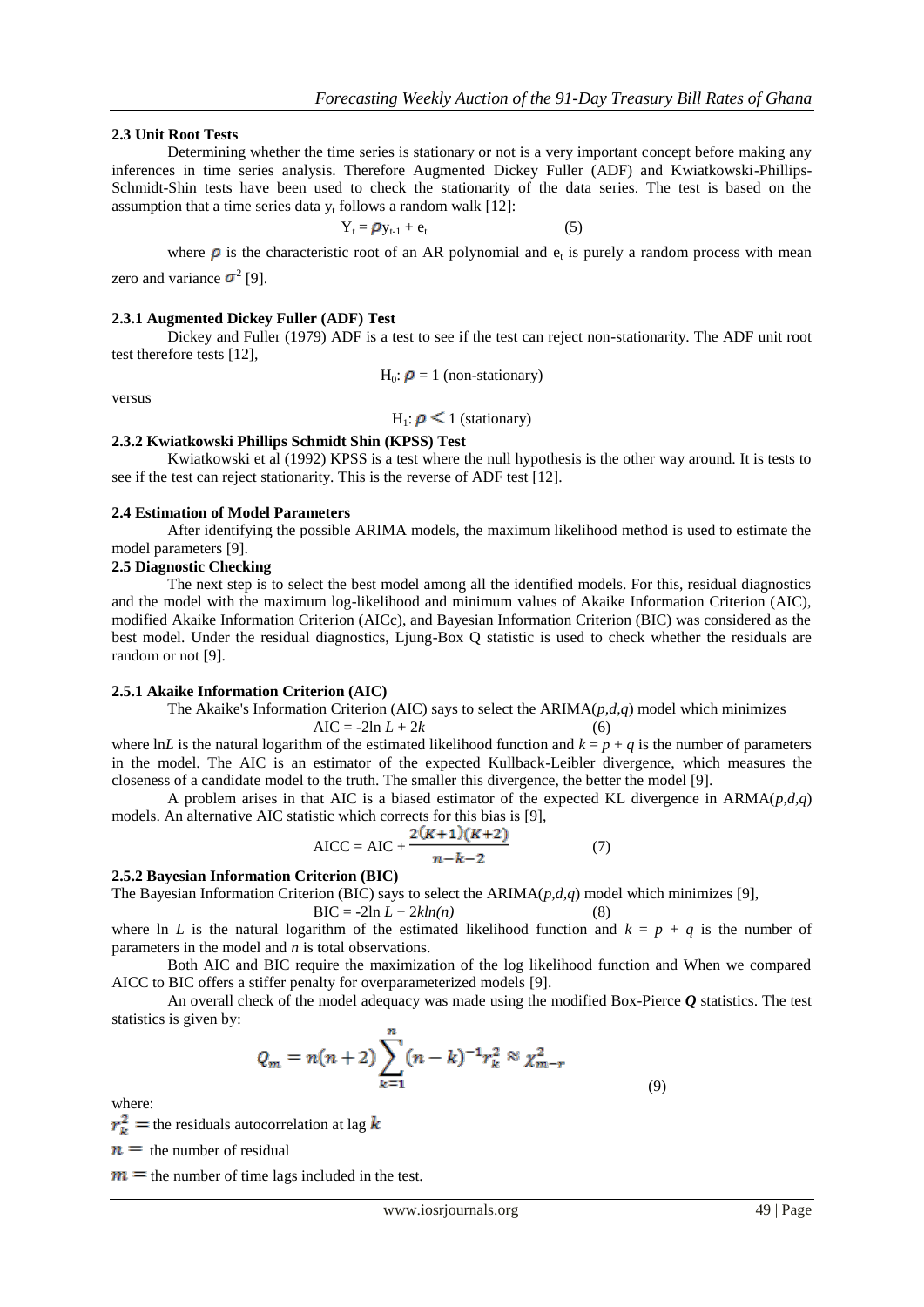When the *p*-value associated with the  $\boldsymbol{Q}$  is large the model is considered adequate, else the whole estimation process has to start again in order to get the most adequate model. Here all the tests were performed at the 95% confidence interval [9].

Furthermore, a plot of the ACF squared residual and PACF squared residuals was performed on the residuals of the fitted model to check for heteroscedasticity and again an ARCH LM-test for conformity of the presence of, or otherwise ARCH effect was performed.

## **2.6 Forecasting**

Forecasting refers to the technique of predicting the future values  $Y_{t+1}$ ,  $Y_{t+2}$ , ...  $Y_{t+n}$ . We refer to an arbitrary future value as  $Y_{t+n}$ , the value of the process at time  $t+n$ . In this context, we refer to  $t$  as the forecast origin and *n* as the lead time. The value  $Y_{t+n}$  is *n* steps ahead of the most recently observed value  $Y_t$  [9]. Then the best fitted value has been used to forecast 91-Day Treasury bill rates for the next eighteen (18) weeks.

#### **III. Results And Discussion**

#### **3.1 Stationarity**

We stabilized non-variation in the original series of the 91-Treasury Bill rates by transforming it with the natural logarithm. After that a behavioral analysis was carried out on the time series plot and correlogram (ACF plot) and partial correlogram (PACF plot). The time series plot of fig.1 show the weekly 91-Day Treasury Bill rates of Ghana from June 2012 to March 2014 and it reveals an existence significant trend. The ACF plot of fig.1 shows a sharp decay at lag 8 and this implies a stationarity in the transform data.



Figure 1: Time Series Plot and ACF and PACF plot

| Table 1: Unit Root Tests Results |                            |                       |                |  |
|----------------------------------|----------------------------|-----------------------|----------------|--|
| <b>Tests</b>                     | <b>Order of Difference</b> | <b>Test Statistic</b> | <b>P-Value</b> |  |
| <b>ADF</b>                       |                            | $-3.6853$             | 0.3005         |  |
| <b>KPSS</b>                      |                            | 0.4562                | 0.05293        |  |

The ADF and KPSS further confirm this affirmation that the data is stationary at the original level of the transform data. That is at  $d=0$  the data is stationary. Remember that the KPSS test is a reverse of ADF [9].

## **3.2 Model Identification**

From the results of fig.1 and the unit root results, which revealed that the data is stationary at the original series, we can propose the moving average (*q*) component and autogressive (*p*) component with our zero (0) difference (ie.  $d=0$ ) to form our ARIMA model based on the ACF and PACF plot in fig.1. The autocorrelation (ACF) plot in fig.1 shows a spike from lag 1 to lag 8, indicating a moving average component need to be added to the model and Partial autocorrelation (PACF) plot in the same fig.1 shows a spike in lag 1, also indicating an autoregressive component need to be added to de model.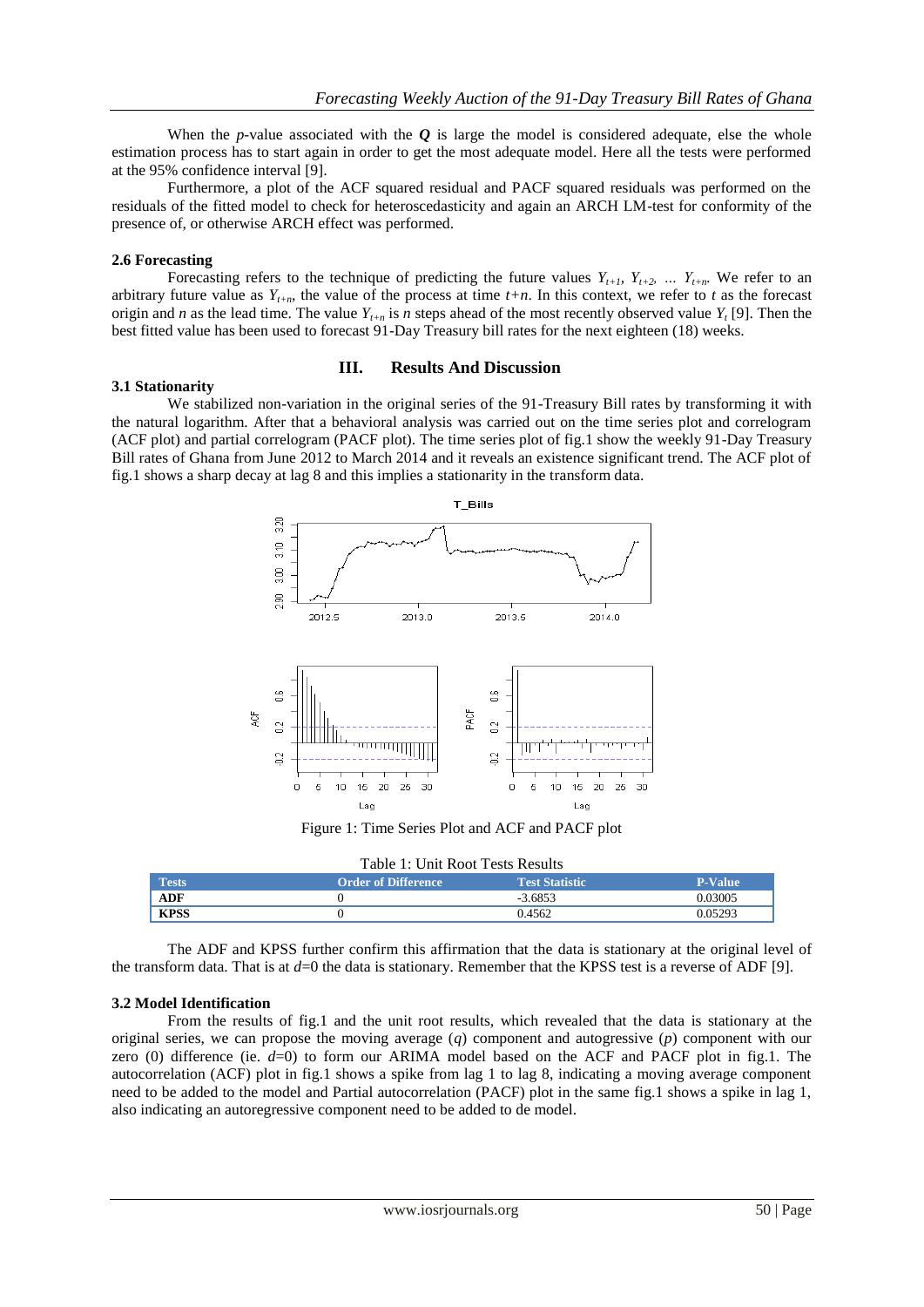| $\frac{1}{2}$ and $\frac{1}{2}$ . If there is the contract $\frac{1}{2}$ (p, 0, 0, 0) and contract the contract of the contract of the contract of the contract of the contract of the contract of the contract of the contract of the co |            |             |            |                              |
|-------------------------------------------------------------------------------------------------------------------------------------------------------------------------------------------------------------------------------------------|------------|-------------|------------|------------------------------|
| <b>Model</b>                                                                                                                                                                                                                              | <b>AIC</b> | <b>AICC</b> | <b>BIC</b> | $Log-1$<br><b>Likelihood</b> |
| ARIMA(1,0,1)                                                                                                                                                                                                                              | -474.78    | -474.32     | $-464.69$  | 241.39                       |
| ARIMA(1,0,2)                                                                                                                                                                                                                              | -478.52    | $-477.82$   | $-465.91$  | 244.26                       |
| ARIMA(1,0,3)                                                                                                                                                                                                                              | -478.95    | -477.96     | $-463.82$  | 245.48                       |
| ARIMA(1,0,4)                                                                                                                                                                                                                              | -476.98    | $-475.64$   | $-459.32$  | 245.49                       |
| ARIMA(1,0,5)                                                                                                                                                                                                                              | $-476.60$  | $-474.87$   | $-456.43$  | 246.30                       |
| ARIMA(1,0,6)                                                                                                                                                                                                                              | -474.61    | $-472.41$   | $-451.91$  | 246.30                       |
| ARIMA(1,0,7)                                                                                                                                                                                                                              | -473.36    | $-470.64$   | $-448.14$  | 246.68                       |
| ARIMA(1,0,8)                                                                                                                                                                                                                              | -471.44    | $-468.14$   | $-443.70$  | 246.72*                      |
| ARIMA(2,0,1)                                                                                                                                                                                                                              | $-482.83*$ | $-482.14*$  | $-470.23*$ | 246.42                       |

## Table 2: Different ARIMA (*p*,0,*q*) Model Fitted

\*Best based on the model selection criterion

From Table 3, ARIMA(2,0,1) was the best model based on the selection criterion used. This is because it satisfies most of the selection criterion. The parameters of this model were then estimated.

## **3.3 Model Estimation**

Maximum likelihood is used to estimate the model parameters. As shown in Table 3 below show that with the exception of  $AR(1)$ , the rest of the parameters were significant including the constant.

| Table 3: Estimated model parameters |                  |                    |        |                       |                |
|-------------------------------------|------------------|--------------------|--------|-----------------------|----------------|
| <b>Model</b>                        | <b>Component</b> | <b>Coefficient</b> | S.E    | <b>Test Statistic</b> | <b>P-Value</b> |
| ARIMA(2,0,1)                        | constant         | 0.0334             | 0.0039 | 8.53                  | 0.000          |
|                                     | AR(1)            | 0.1028             | 0.0648 | 1.59                  | 0.116          |
|                                     | AR(2)            | 0.8862             | 0.0621 | 14.28                 | 0.000          |
|                                     | MA(1)            | $-0.9876$          | 0.0005 | $-2019.51$            | 0.000          |

## Table 3: Estimated model parameters

#### **3.4 Model Diagnostic**

In addition, the model was diagnosed to see how well it fits the data. It can be seen from Fig. 2 that the ACF of the residuals shows that the residuals are white noise although there was a significant spike at lag 0 of the ACF which could be due to random factor. Furthermore, the plot of the Ljung-Box p-values in Fig. 2 shows that the model was adequate for representing the data as they were above the 0.05 value indicated by the blue line.



Figure 2: Diagnostic plot of residuals of ARIMA(2,0,1)

Also, The ACF plot of Squared of Residuals, PACF plot of Squared of Residuals in Fig. 3 and an ARCH-LM test in Table 4 showed that there were no ARCH effects; hence the residuals have a constant variance. The Ljung-Box p–values (> 0.05) showed that there is no serial correlation in the residuals of the model. The ACF plot of the residuals in Fig. 2 also shows that the residuals are white noise series.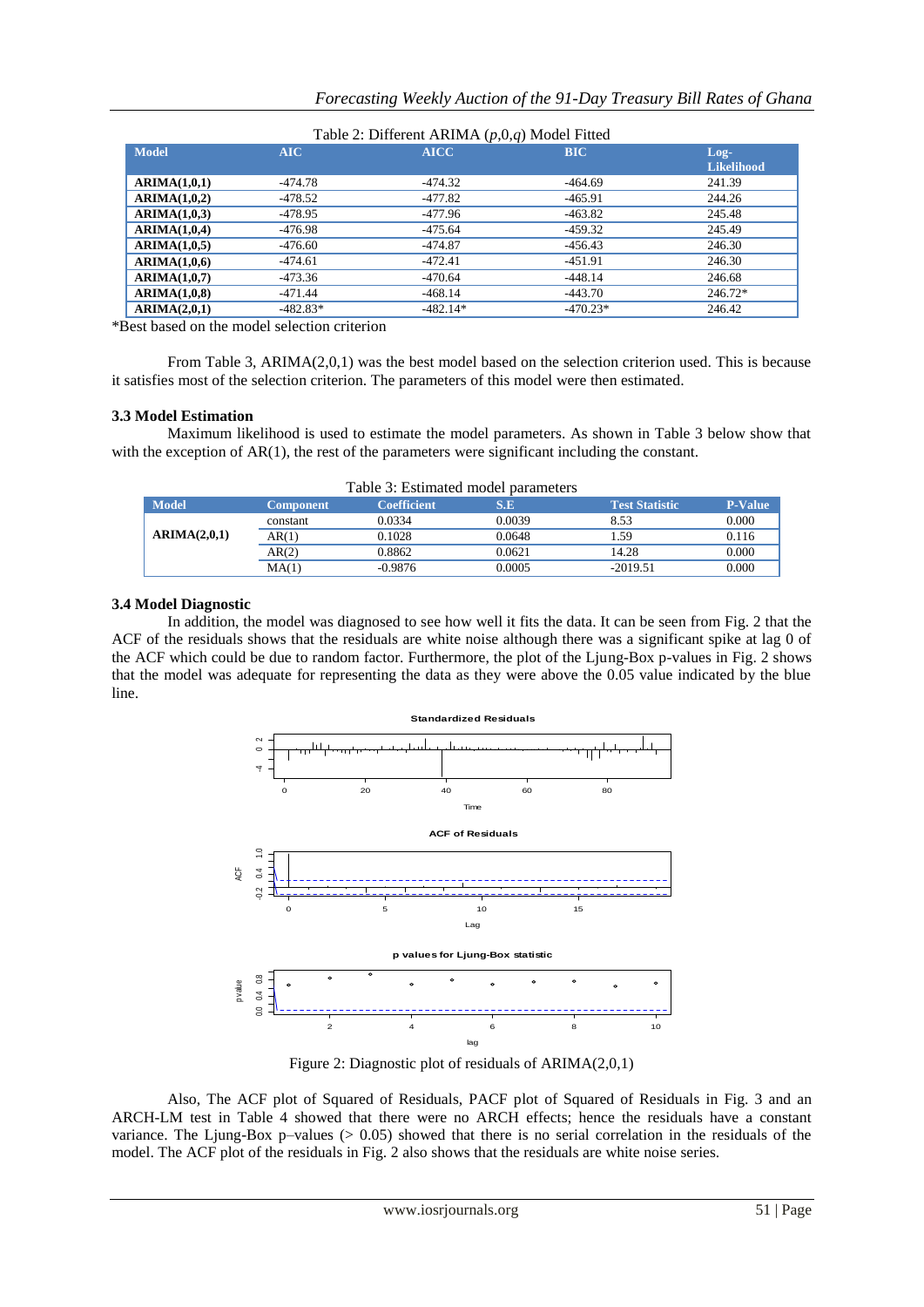

Figure 3: Diagnostic plot of squared of residuals of ARIMA(2,0,1)

#### **3.5 Forecasting**

Finally, we made our forecast with the model. Since the model is adequate for prediction we believe this will impersonate the behavior of the values.

Forecasting suggest that the weekly auction results of the 91-Day Treasury Bill rates in Ghana is likely to experience a per annum interest rate between a range of 21.9849% and 23.9846%. From Table 5, we can say that investors will create worth in the next eighteen (18) weeks.

| <b>Weeks</b>        | <b>Forecasts</b> | $- - - - - - - -$<br><b>Actual</b> | <b>LCL</b> | <b>UCL</b> |
|---------------------|------------------|------------------------------------|------------|------------|
| $31$ Mar $-4$ Apr   | 23.2102          | 23.1698                            | 22.4818    | 23.9623    |
| $7$ Apr $-11$ Apr   | 23.4650          | 23.2964                            | 22.3652    | 24.6189    |
| $14$ Apr $-18$ Apr  | 23.6717          | 24.0693                            | 22.2532    | 25.1807    |
| $21$ Apr $-25$ Apr  | 23.8276          | $*$                                | 22.1247    | 25.6615    |
| $28$ Apr $- 2$ May  | 23.9313          | $\ast$                             | 21.9756    | 26.0611    |
| $5$ May $-9$ May    | 23.9832          | $\frac{1}{2}$                      | 21.8064    | 26.3773    |
| 12 May - 16 May     | 23.9846          | $*$                                | 21.6193    | 26.6087    |
| 19 May - 23 May     | 23.9384          | $\ast$                             | 21.4175    | 26.7560    |
| $26$ May $-30$ May  | 23.8484          | $\frac{1}{2}$                      | 21.2044    | 26.8222    |
| $2$ Jun $-6$ Jun    | 23.7196          | $\frac{1}{2}$                      | 20.9833    | 26.8127    |
| $9$ Jun $-13$ Jun   | 23.5571          | $\frac{1}{2}$                      | 20.7573    | 26.7347    |
| $16$ Jun $- 20$ Jun | 23.3671          | $\ast$                             | 20.5292    | 26.5975    |
| $23$ Jun $-27$ Jun  | 23.1557          | $*$                                | 20.3014    | 26.4114    |
| 30 Jun - 4 Jul      | 22.9289          | $*$                                | 20.0759    | 26.1875    |
| 7 Jul - 11 Jul      | 22.6930          | $*$                                | 19.8544    | 25.9373    |
| 14 Jul - 18 Jul     | 22.4535          | $*$                                | 19.6384    | 25.6722    |
| 21 Jul - 25 Jul     | 22.2159          | $*$                                | 19.4288    | 25.4027    |
| $28$ Jul $-1$ Aug   | 21.9849          | $\ast$                             | 19.2268    | 25.1386    |

Table 5: Forecast of 91-Day Treasury Bill rates from 31st March 2014 to 1st August 2014

\*is the unknown rates in weeks that we had forecasted

## **IV. Conclusion**

This study was carried out to find an appropriate ARIMA model to forecast the weekly auction of government 91-Day Treasury Bill rates in Ghana. For this reason Box Jenkins methodology was used and ARIMA (2,0,1) model was selected as the most suitable model based on AIC, AICC and BIC. ARIMA (2,0,1) forecasting model was used to forecast the next eighteen (18) weeks of 91-Day Treasury Bill rates and it does